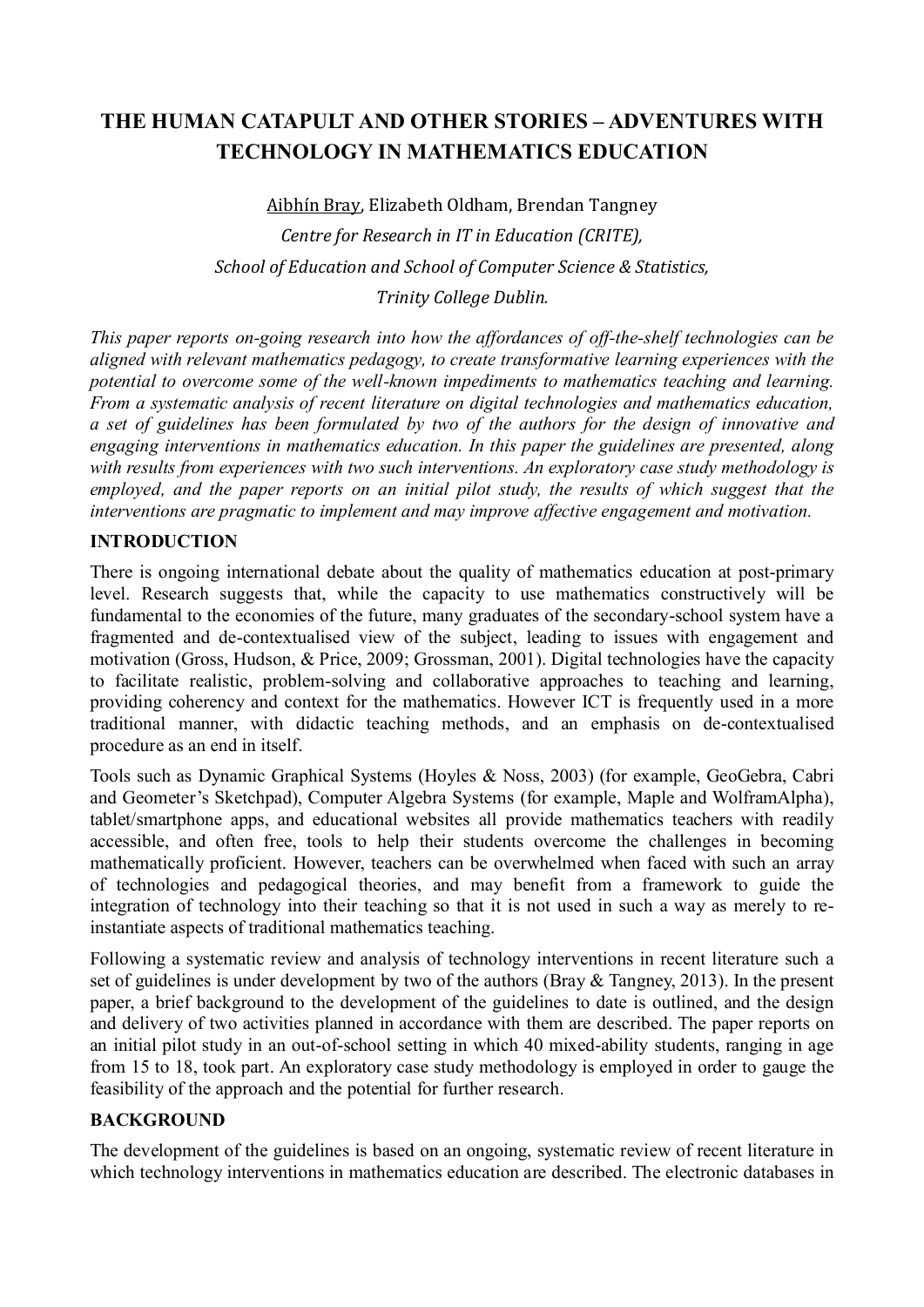use for the review were chosen for their relevance to education, information technology and mathematics, and include: ERIC (Education Resources Information Center); Science Direct, and Academic Search Complete. To date, 25 papers in which specific interventions are discussed have been classified according to the lenses of technology, learning theory and level of technology adoption (Bray & Tangney, 2013). The review process and subsequent development of the guidelines is ongoing and iterative: while the guidelines and activities are informed by the reviewed literature, the results of the activities along with emerging research will continue to inform and refine their development.

Technology is classified as: Dynamic Graphical Systems (DGSs); Outsourcing of Processing Power (Computer Algebra Systems, Graphics Calculators); Purposefully Collaborative Tools (Google Docs, Knowledge Fora); Simulations/Programming (Microworlds); and Toolkits (technologies designed in accordance with a specific pedagogic approach, with support for student and teacher). The learning theories considered are divided into two main camps - behaviourist and cognitive with the latter further broken down into constructivist, social constructivist, and constructionist.

The SAMR hierarchy (Puentedura, 2006) is used to describe the levels of technology adoption (Figure Redefinition Redefinition Redefinition 1). This hierarchy classifies interventions according to two main categories – Enhancement and Transformation – with subcategories of substitution and augmentation (enhancement), and modification and redefinition (transformation).

To date, the review has revealed a marked<br>prevalence in the literature of studies that involve<br>DGSs and Outsourcing of Processing Power. Some<br>collaborative technologies, programming/simulation<br>tools, and toolkits are also prevalence in the literature of studies that involve **Depended and involve of the inner** rechacts as a direct toolsubstitute, with functional DGSs and Outsourcing of Processing Power. Some collaborative technologies, programming/simulation tools, and toolkits are also in evidence. There is a **record of the set of the Substitution** strong socially constructivist direction evident in the interventions that have been considered. This pedagogical theory has its foundations in the learning theories of Kolb, Vygotsky and Bruner. The



Figure 1 : The SAMR hierarchy

interventions deemed most successful, according to the review, are those that are classified as being within the transformation space in the SAMR hierarchy, that is, those that achieve significant task redesign or the creation of new, previously inconceivable tasks, through appropriate use of technology.

Many of the empirical studies reviewed are somewhat limited in that they concentrate on the implementation of a single technology without focusing on the more pragmatic issues around technology interventions that teachers may desire. These areas of consideration however, are addressed in a number of papers that do not examine specific interventions, but rather consider the circumstances under which learning has the potential to be enhanced by the use of technology (Means, 2010). These papers highlight the necessity for the use of a variety of appropriate technologies, implemented in meaningful, interesting and realistic scenarios.

## THE GUIDELINES

The literature review and subsequent classification of papers has informed the development of a set of guiding principles resonant with a view both of mathematics as a problem-solving activity and of mathematics education as involving students in constructing their knowledge via the formulation and solution of problems. Moreover, it seeks to counteract beliefs – unfortunately prevalent – that mathematics is a collection of unrelated facts, rules, and 'tricks', and that mathematics education is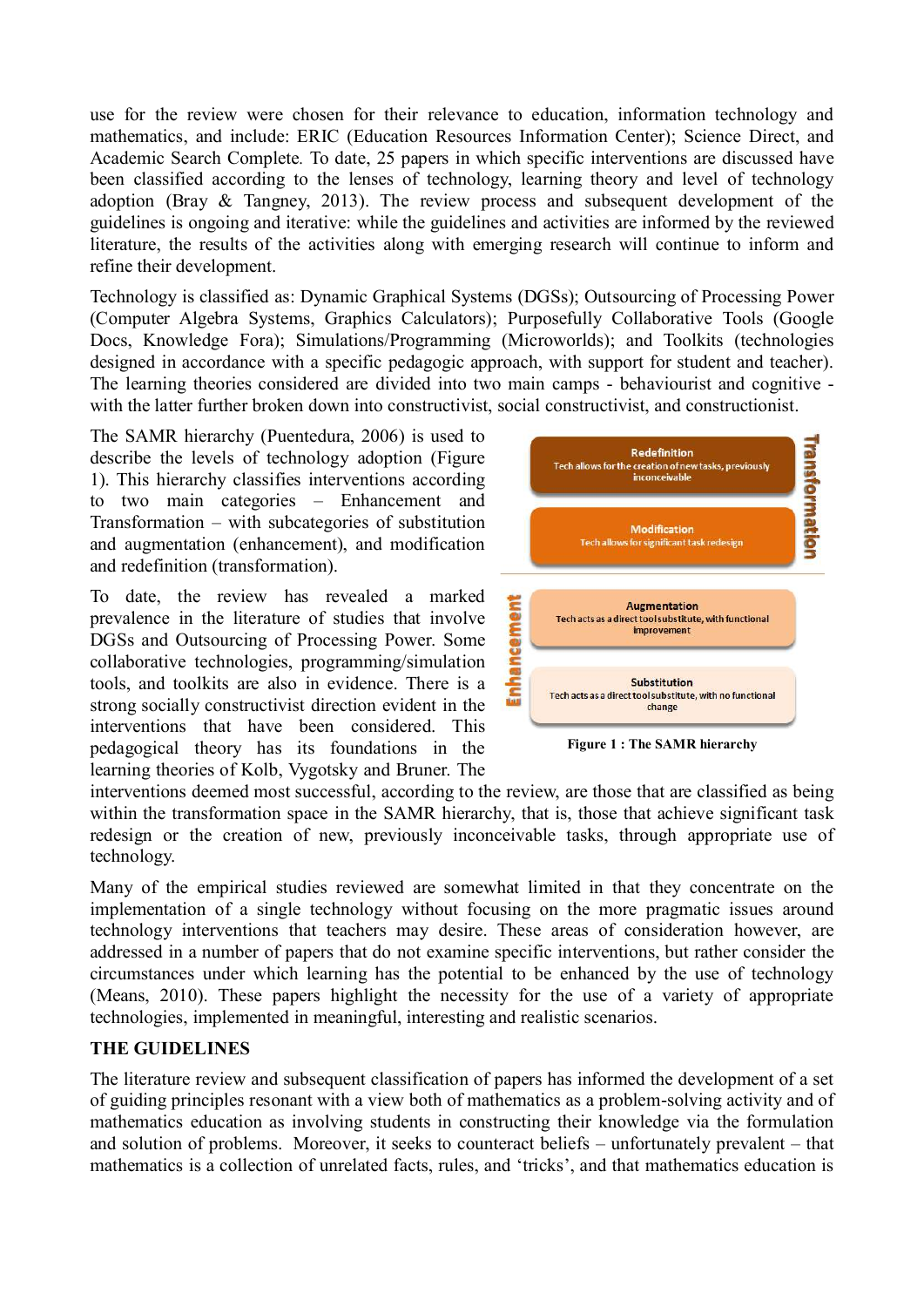about memorisation and execution of procedures that should lead to unique and unquestioned right answers (Ernest, 1997). The guidelines describe an approach to the design of learning experiences that aim to combine the educational potential of off-the-shelf technology with appropriate pedagogy. According to these principles, an appropriate and innovative technology intervention in mathematics education should exhibit the following properties (Bray & Tangney, 2013):

- 1. Be collaborative and team-based in accordance with a socially constructivist approach to learning;
- 2. Exploit the transformative as well as the computational capabilities of the technology;
- 3. Involve problem solving, investigation and sense-making, moving from concrete to abstract concepts;
- 4. Make the learning experience interesting and immersive/real wherever possible, adapting the environment and class routine as appropriate;
- 5. Use a variety of technologies (digital and traditional) suited to the task, in particular, nonspecialist technology such as mobile phones and digital cameras that students have to hand;
- 6. Utilise the formative and/or summative assessment potential of the technology intervention.

## TWO INTERVENTIONS

In order to refine the guidelines and validate their usefulness, the authors are using them to create and evaluate a suite of technology-mediated learning experiences that aim to address some of the issues in mathematics education. These learning experiences are being initially piloted in an experimental learning space in the authors' institution before being evaluated in mainstream classrooms. The design and delivery of two such interventions are described below. The longer term goal of this research is to create a community of teachers who are using the guidelines as part of their own classroom practice, and to determine if the learning activities so designed do in fact help address some of the concerns associated with the teaching and learning of mathematics.

## Scale Activity

In this activity, the students work collaboratively, in groups of 3 or 4, to develop a presentation about scale, orders of magnitude and scientific notation. The learning objectives include developing an understanding of how to recognise appropriate technological and mathematical techniques for measuring and estimating. The students, working actively and collaboratively, are required to select objects to measure and to make sense of their information, figuring out how to measure objects of diverse size, and to present their results.

In our implementation, smartphones are used to gather information, take measurements and perform some trigonometric calculations. Instruments utilised include tools for measuring distance and angles of elevation from the MobiMaths app (Tangney et al., 2010). The students are required to determine into which 'Power of 10' each measurement fits and have the option of further populating their collection using Google Earth, Google Maps, and



Figure 2 : Steps in the "scale" activity

research on the internet. The target for each group is to have two or three objects within each band of measurement and to cover at least five consecutive orders of magnitude. Prezi (www.prezi.com) is suggested as appropriate for creating the presentations, as it is straightforward to use and facilitates a zooming effect to simulate a perception of increasing and decreasing size.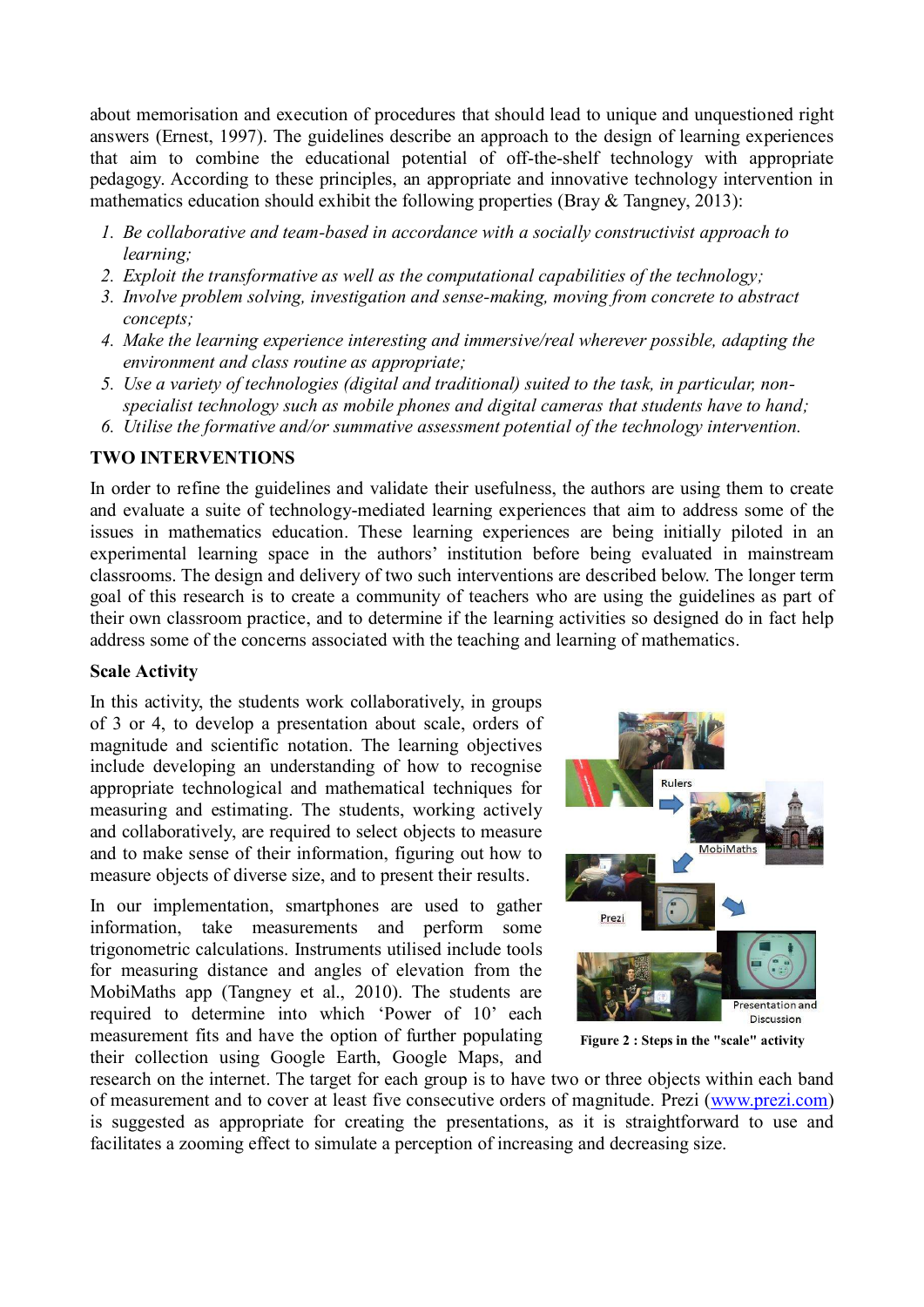The adoption of technology to mediate this activity has permitted significant task redesign, placing it in the level of 'modification' within the SAMR hierarchy. The students use smartphones for scientific calculation, capturing images, and a variety of measurements. Online mapping tools permit the measurement of greater distances than would be practical to calculate by traditional means.

This activity is designed to help students develop a sense of when and why different mathematical approaches and notations are required, and to acquire a realistic idea of scale and estimation, based on concrete examples. The final presentations and discussion allow for formative assessment of these learning goals, and for the scaffolding of deeper engagement with the topic.

#### Slingshot Activity

Once again, a collaborative approach is adopted for this activity, in which students work in groups of 4 or 5 to investigate the properties of projectile motion. Particular emphasis is placed on functions relating height, horizontal distance and time; angles; rates of change; and velocity. Students use an oversized slingshot along with readily available, free software to conduct their investigations, moving from a concrete exploration of trajectory, to mathematical modelling of the activity, with verification of the results using a projectile motion simulation.





Figure 3 : Steps in the "slingshot" activity

Initially the students record videos of their team using the catapult to fire a foam ball. The trajectory of the ball is analysed using the free software Tracker (http://www.cabrillo.edu/~dbrown/tracker/) to trace the flight path, and also to generate functions relating height to time, horizontal distance to time, and height to horizontal distance. GeoGebra (www.geogebra.org) is used for further analysis of the functions, enabling the students to estimate the angle of projection and initial velocity of the projectile. The investigations are guided and scaffolded by an instruction sheet, with suggested explorations provided. The computational website www.wolframalpha.com can be used for routine calculations and for checking answers. Once the students have calculated the data required, they can use the simulation on phet.colorado.edu to check the validity of their results. Group presentations and whole class discussion conclude the activity, providing scope for formative assessment as well as an opportunity for the

students to consolidate and demonstrate their learning (Figure 3).

The tasks involved in this exercise would not have been possible without the use of technology, leading to its classification as 'redefinition' in terms of the SAMR hierarchy. The students are required to make extensive use of the computational facility afforded by the technology in a task that is designed to be engaging and immersive.

## METHODOLOGY & RESULTS

Our initial research is employing an exploratory case study approach, with use of direct observation, semi-structured interviews and questionnaires to gather data. This methodology was chosen to address issues around feasibility of the approach and the suitability of the instruments. The Mathematics and Technology Attitudes Scale (MTAS) (Pierce, Stacey, & Barkatsas, 2007) is utilised to measure confidence, behavioural engagement, affective engagement, and attitude to using technology in mathematics.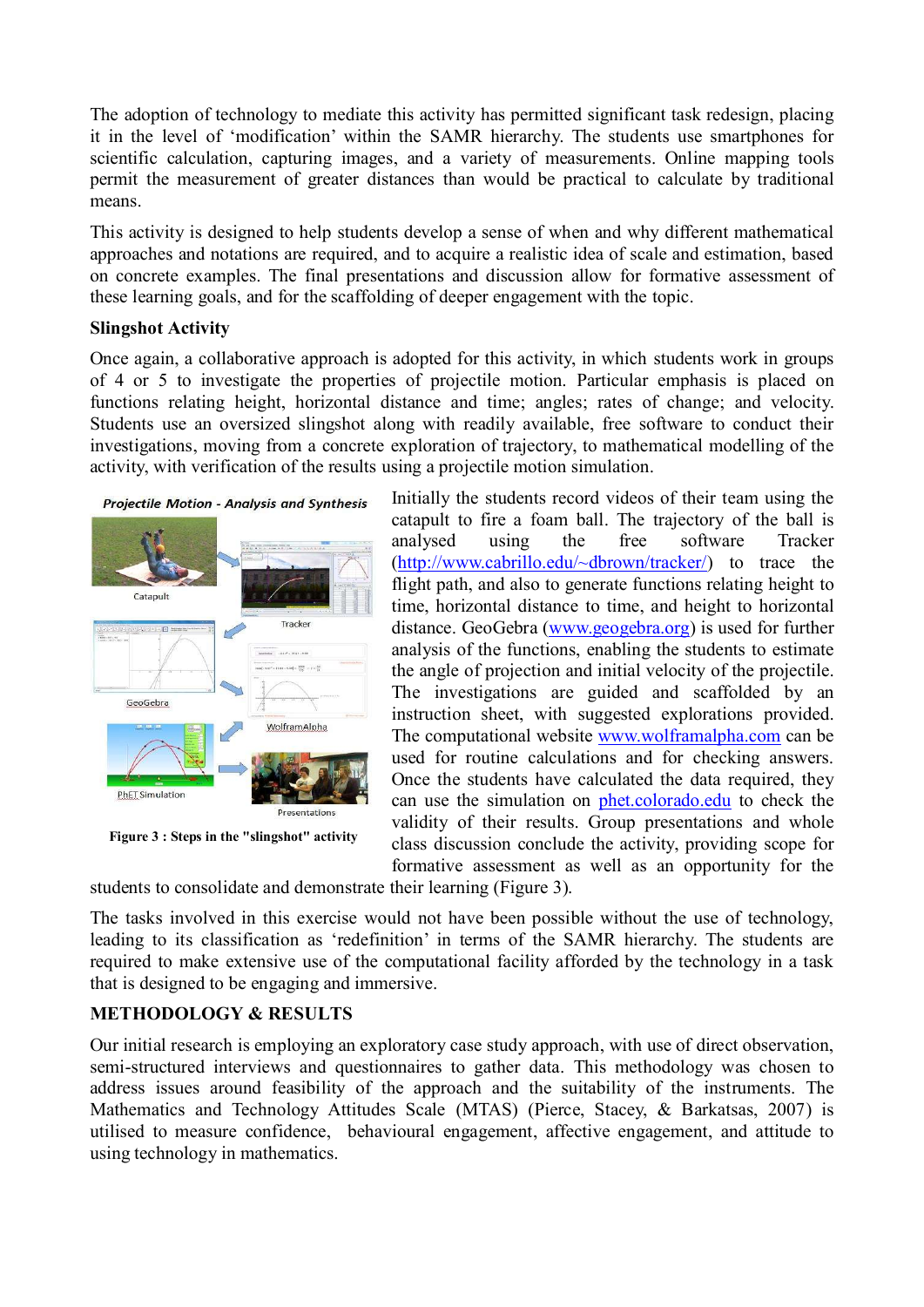In the pilot phase described here, three day-long sessions have been conducted with groups of students drawn from various schools. The setting is an experimental classroom environment in the authors' institution. A total of 40 boys and girls of mixed ability and socio-economic background took part in the trials. All the participants had previously taken part in group-based learning activities in the authors' institution.

### Scale Activity

Two day-long sessions were conducted based on the scale activity described above, with 13 participants on day one and 11 on day two. The participants were aged between 15 and 16. The day was broken down into an initial plenary session in which the main concepts were introduced; a planning phase, which gave the groups time to decide what to measure, estimate the sizes of the objects, and decide how to go about collecting the measurements with the tools available to them; an indoor and outdoor measuring session, which included estimation, generalisation and trigonometry; and a phase in which the students prepared their presentations. Each group was required to present their Prezi in a final plenary session, commenting on the accuracy of their estimates and measurements, and giving a short explanation of scientific notation, its relevance and how to manipulate it. Further questions, comments and corrections were posed by the coordinator.

The duration of the intervention is too short and the sample size too small for statistical significance to be of interest, but on each day the overall mean scores on the MTAS inventory rose, going from 73.9 to 79.4 out of 100 on the first day and from 68.8 to 74.8 on the second. Cognitive engagement with the material is suggested from student comments collected during the two activities. Quotes such as: "I found it a little bit hard to understand, but by the end of it, I sort of understood it"; "I learned how to look at maths in a different way"; "I would love to learn about other areas of mathematics using the things I did today"; and "I enjoyed the use of technology in maths. It makes maths fun and interesting", all go to paint a positive picture of the approach to integrating technology in mathematics education proposed in this research.

## Slingshot Activity

Sixteen upper second level students, aged between 16 and 18, working in groups of 4, engaged with the "catapult" activity which took place over a five-hour period, on a single day. This included an initial group session in which the tasks were discussed; an outdoor data gathering session; analysis using the various tools; and a plenary session at the end of the day, in which each team presented their findings. The day was punctuated with 'breakout' sessions in which one member from each team and the activity coordinator collaborated to discuss emerging difficulties with the tasks.

Once again, although the duration of the activity is too short to draw any substantive conclusions, informal interviews reveal that the students found the experience interesting and engaging; they particularly enjoyed the collaborative aspect and the immersive experience of the initial experiment. The use of readily available technology juxtaposed with the specialist software allowed them to experience mathematics at a realistic level, with numbers generated from the data they collected. Again, quotes such as the following suggest that the majority of students enjoyed this approach to mathematics education, believing it helped them to engage with the subject in a meaningful way: "Playing with catapults was enjoyable and using technology was a better way of learning and teaching maths"; "I found myself trying stuff and exploring lots of different things. Very fun."

## CONCLUSIONS AND FUTURE WORK

The purpose of this study is to assess the potential and feasibility of the design and implementation of activities in accordance with a set of guidelines under iterative development by two of the authors. The guidelines aim to assist in the generation of transformative activities that facilitate appropriate learning of mathematics at post-primary level, aided by technology. The present paper